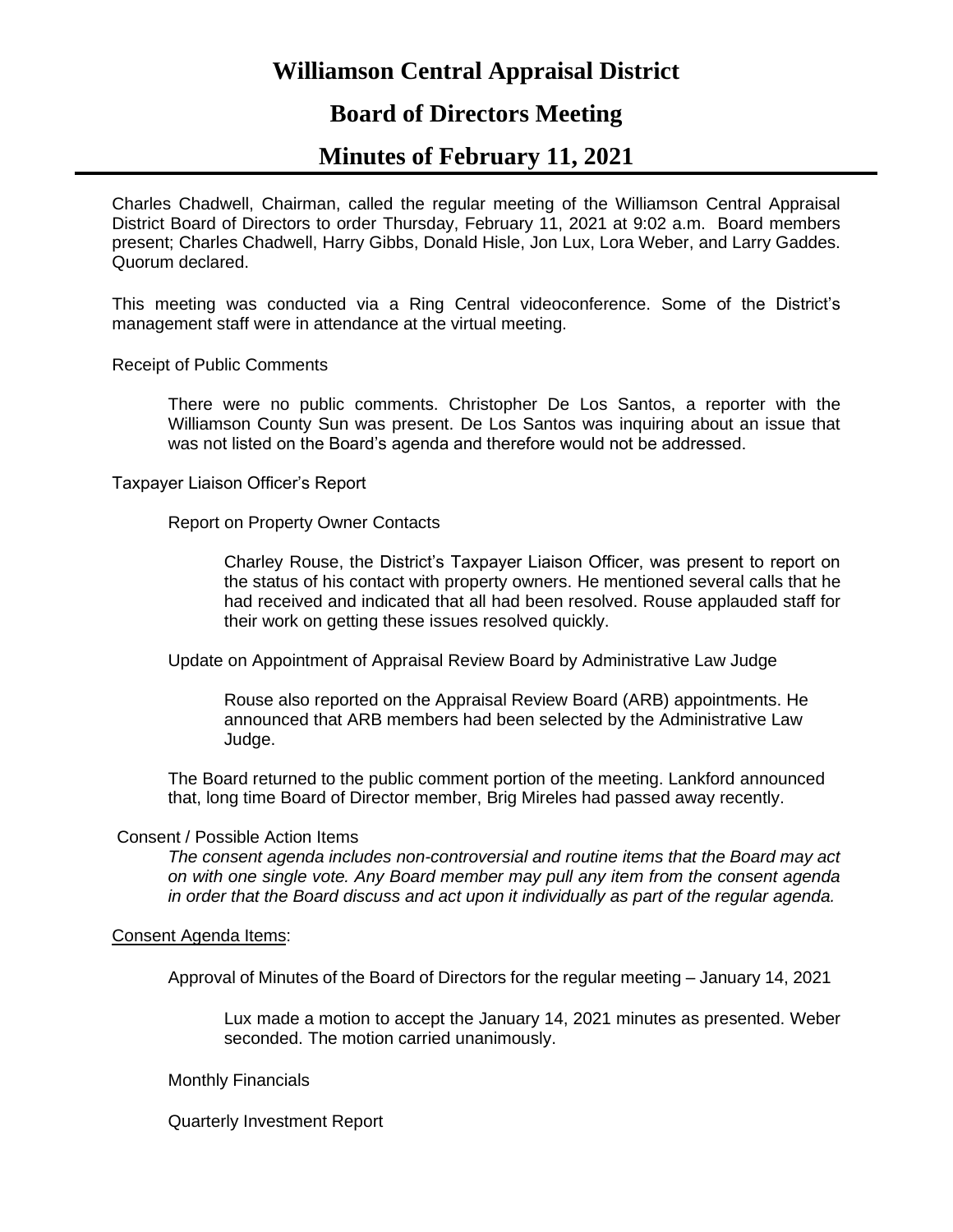## Quarterly Taxing Unit Payments

Lankford mentioned that a few taxing unit payments were delayed in receipt and others who were in the process of making their payment. The Board indicated that they would waive all penalties.

Gibbs moved to approve items B-D on the consent agenda. Hisle seconded. The motion carried unanimously.

## Coronavirus Plan

Lankford reminded the members of the July deadline for the appraisal roll certification, after sending appraisal notices in April. He expressed his concerns about the possible effects of the Coronavirus on the District staff and mentioned how devastating having staff miss work could be during the appraisal protest season. Lankford mentioned that when it does become available to the general population, he would like to encourage District staff to take the vaccine to help keep the office safe.

Gibbs mentioned that Lankford had communicated with other appraisal district's around the state discussing this matter and was hoping these districts would be included in a recent phase of those able to receive the vaccine. Lux inquired about District staff and if Lankford had indications of what percent of them would be willing to get the vaccine. He also asked if the District would be considering virtual hearings for the coming protest season. Lankford announced that, although an official survey had not been conducted, he suspected around thirty percent of staff would be hesitant to get the vaccination. He also commented that in order to conduct property owner hearings virtually, the owner would need to provide consent. Discussion followed.

Lankford mentioned that, although District employees follow Centers for Disease Control (CDC) guidelines, he felt the office should remain cautious due to the pending deadlines.

The Board asked that this item be placed on their next meeting agenda.

No motion was made.

## Annual Review of Contracts

Lankford announced that one requirement of the Methods and Assistance Program (MAP) Review is the annual review of all District contracts by the Board of Directors. The contract listing was included in the Board's packet. Lankford reminded the members that all new contracts are presented to them at the time of inception.

No motion was made.

## Transfer Funds to Replenish Health Reimbursement Account Reserves

Lankford informed the Board that the non-interest-bearing Health Reimbursement Account (HRA) needed replenishment. He reminded the members that these funds help District employees with health insurance deductibles. Lankford announced that the funds had a higher usage recently. He mentioned his wishes to move monies from the Operating fund to the HRA account.

Hisle made a motion to approve the transfer of funds in the amount of \$100,000 from the Operating Fund to replenish the Health Reimbursement Account reserve funds. Lux seconded. The motion carried unanimously.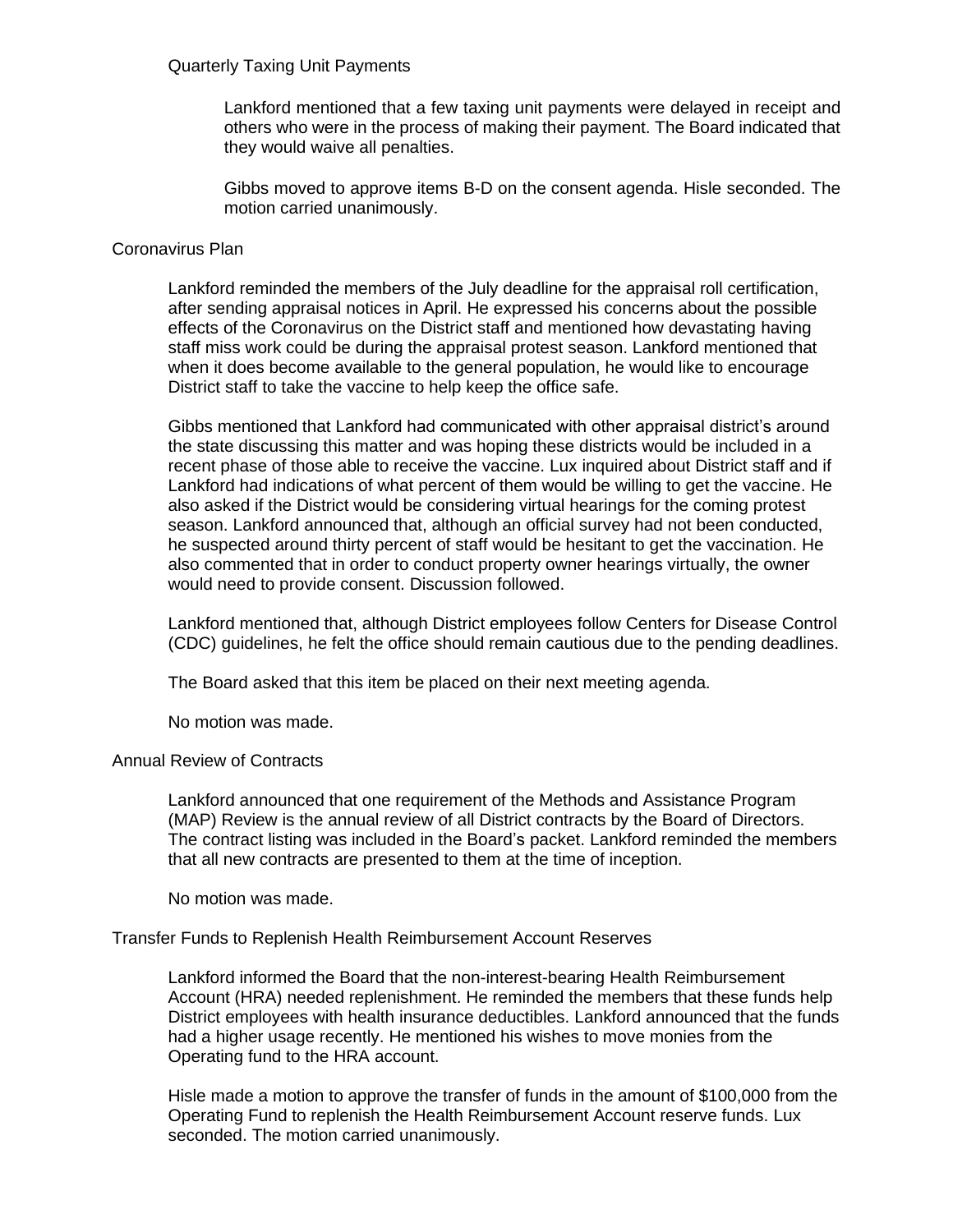## Notice of Appraised Value Review

Lankford displayed the draft for the 2021 Notice of Appraised Value. He announced that the pandemic had the opposite effect on residential property values than what was expected and that these values would be increasing dramatically for 2021. Lankford indicated that a few items had been added to the notice this year, including some remarks from the media highlighting the reason for the increase in values which were due to increases in the market. He also mentioned that the online option was moved to the first preference of protesting, then via mail and finally in-person as the last choice. Lankford announced that Senate Bill 2 had removed the estimate of taxes from the appraisal notice this year, thereby placing the emphasis on the property value. The notice will include information where property owners can obtain their tax estimate.

Lankford announced that, new this year, a comparable sales report would be included in appraisal notices for about 140,000 properties in Williamson County. He mentioned that the law prevents the District from including sale prices.

Gaddes voiced some confusion among property owners who protest their value due to their increase in property tax. This causes a negative experience at the appraisal district, even though the only item that can be addressed by the District is the actual value of the property. Evidence must be presented to support a lower value. Postcards including tax rate website information will be mailed by August 7<sup>th</sup>. Discussion followed.

Postmark deadlines were discussed, and Gaddes mentioned the possibility of including information on the envelope flap pertaining to these deadlines.

#### Website Updates

Lankford announced that the District would be advertising the tax estimate website on its website. This will be displayed for the Board at their March meeting.

## Board Member Property Verification

Lankford reminded the members that before appraisal notices are sent each year, we ask that each Board member verify their property ownership within Williamson County. He mentioned that the property cards would be sent to the Board members and he asked that they be reviewed and returned.

#### Annual Entity Meeting

Lankford announced that the District's annual Entity Meeting would take place virtually on Monday, March 29<sup>th</sup>. He mentioned that the District's website would be discussed, and that each entity would receive a packet of information regarding property values. Lankford mentioned that this meeting is scheduled to begin at 8 a.m.

## Employee Recognition Funds

Lankford mentioned a fund that had been created years back that helps recognize events in both employees as well as Board members lives. He reminded the Board that District funds cannot be used for these types of events.